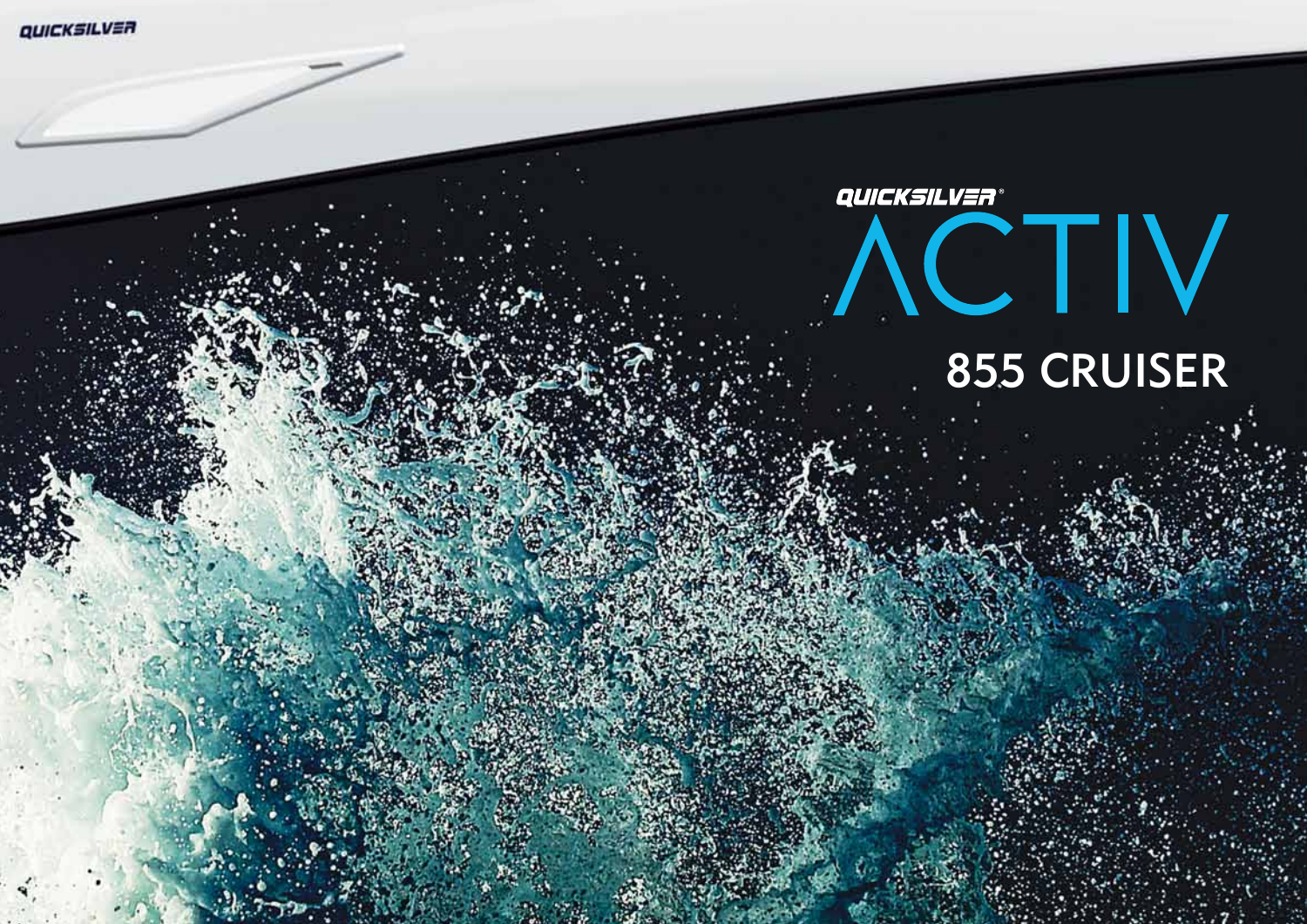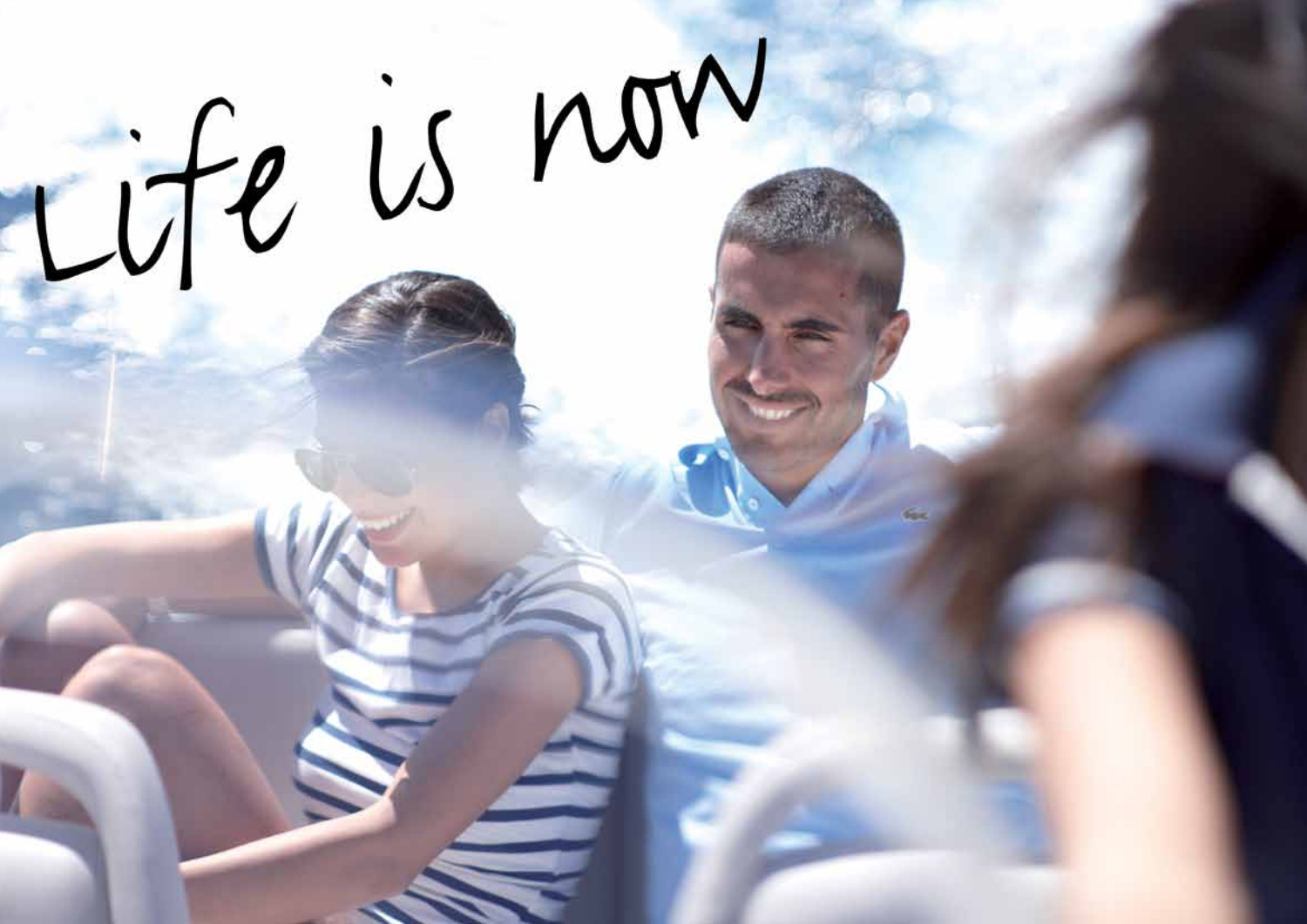

# Activ 855 Cruiser: Inland and Offshore **Comfort**

Our largest and most elegant cruiser is almost here – and we can't wait to show it to you. The 855 Cruiser provides space, style and function in one multi-purpose craft. Cool in the summer. Warm in the colder months. And plenty of sleeping areas for your family and guests. Get ready to experience the ocean, rivers and lakes in one singular craft. Get ready for state-of-the-art safety, exceptional comfort, and contemporary style. Get ready for the Activ 855 Cruiser.

Life is now.

# The Smart Edition – the best way to get the options you need

People are different. So why should every boat be the same? We have designed our boats for optimal use, but we know that everybody has their own preferences. That's why we are introducing the Smart Edition. The Smart Edition gives you what you need: a variety of option sets that are most frequently requested by our customers. So you can be sure you get the options you want. They also save you an average of 10% when compared to ordering options separately. Best of all, the Smart Edition has short delivery times and is probably already available at your local dealer right now – you'll be on the water before you know it.

Explore our complete range of boats and dealer networks at www.quicksilver-boats.com.

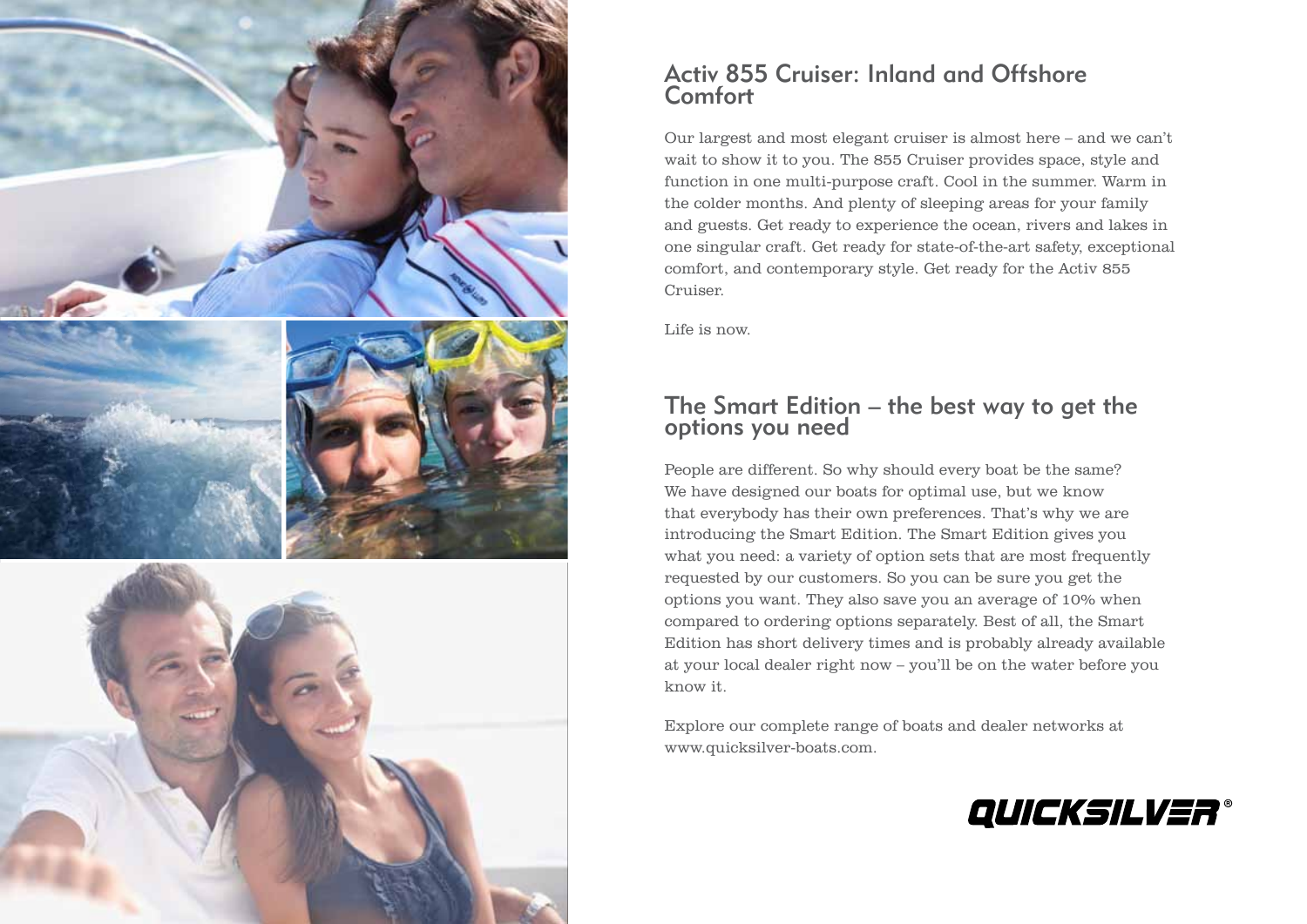# Functional Elegance at its Best

The Activ 855 Cruiser is our largest, most elegant model yet, built on the cornerstones of safety, comfort, style and power. Suited for 10 persons you can take it out to the sea, explore your local rivers or head out to your favourite fishing lakes. With the choice of an inboard or single and twin outboard engine configuration, you will have the power you need. The SMART edition will give you the right comfort,

cruise and style options tailored to your

enjoyment preference.



# Safety

As a boat designed for inland and offshore fun, the Activ 855 has a variety of features designed to keep you and your loved ones safe. Enjoy a 360°view from the cabin and a dualengine option to gain full control over your surroundings. The extra side sliding door in the cabin, large access from cockpit to bow and walkthrough transom coupled with swim platforms with integrated swim ladder provide safe circulation around the entire boat and water access.

# Comfort

Whether you're on the move or relaxing, the 855 Cruiser is ready to go. The sliding cockpit bench seat can be converted to a large dining area or to a sun lounge. Can't get enough of the sun? There is a second sun lounge on foredeck. Optional air conditioning and heating is available to maintain the desired temperature. And the boat's large galley with stove and optional microwave and fridge will help you prepare the perfect dinner out on the water.

# Design

We've designed the Activ 855 Cruiser with a combination of aesthetics, quality and class-leading space to provide lasting value and the look and feel of a much larger boat. The pull-out shower compartment and sea water toilet are tastefully arranged while skylights provide plenty of natural light in the private master stateroom and private aft stateroom.

# **Versatility**

Every journey is different. That's why we've made sure that you can reconfigure your set-up to match any occasion. The convertible, four-position dinette uses opposing and fold-away seating that can be changed into a U-lounge for entertaining. It also quickly changes into forward facing seating, or becomes an extra third berth when you're done for the day.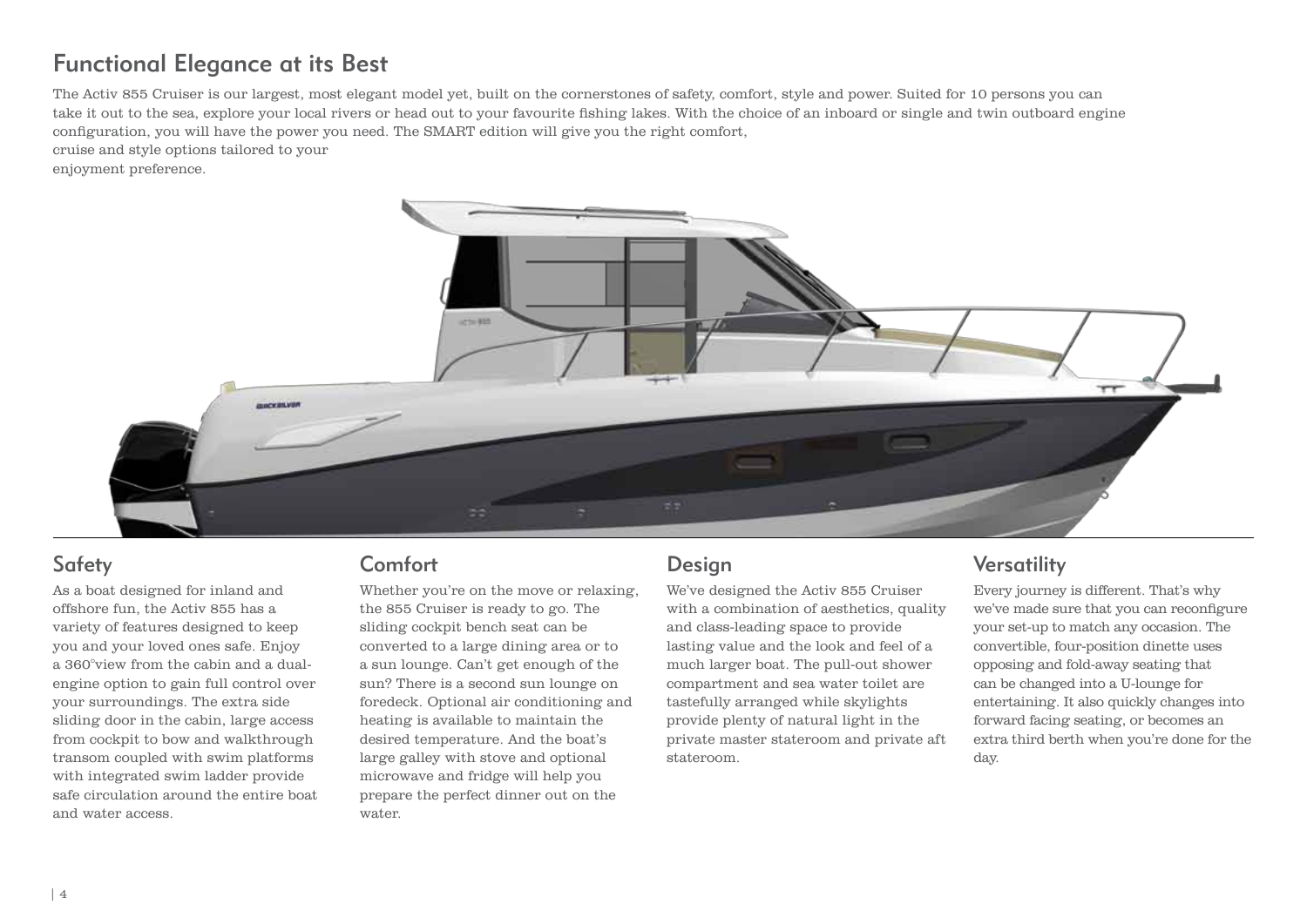





# ACTIV 855 CRUISER

# SMART Edition

Be sure to get what you need: The Smart Edition is based on the options that are most frequently requested by our customers.

The Activ 855 Cruiser Smart Edition contains a coloured hull, a foredeck sunlounge cushion; extra cabin comfort by added cockpit lighting, shorepower, a water heater, a refrigerator & microwave as well as extra cockpit comfort with a port bench seat, cockpit table, sunlounge, hot and cold cockpit shower, sun awning and forward windlass.

In addition to that you save an average of 10% when compared to ordering options separately and the SMART has short delivery times.

# Optional Packs

Cabin Comfort Pack:

- Shorepower
- Refrigerator
- Microwave

#### Cockpit Comfort Pack:

- Port bench seat
- Cockpit sunlounge
- Cockpit table

#### Navigation Pack:

# • Bow thruster

• Trim tabs

#### Cruise Pack:

- Hull color
- Roof hatch
- Cockpit shower cold only
- Foredeck sunlounge cushion
- Cockpit lighting
- Forward windlass

#### Electronics Pack:

- 10" GPS
- Stereo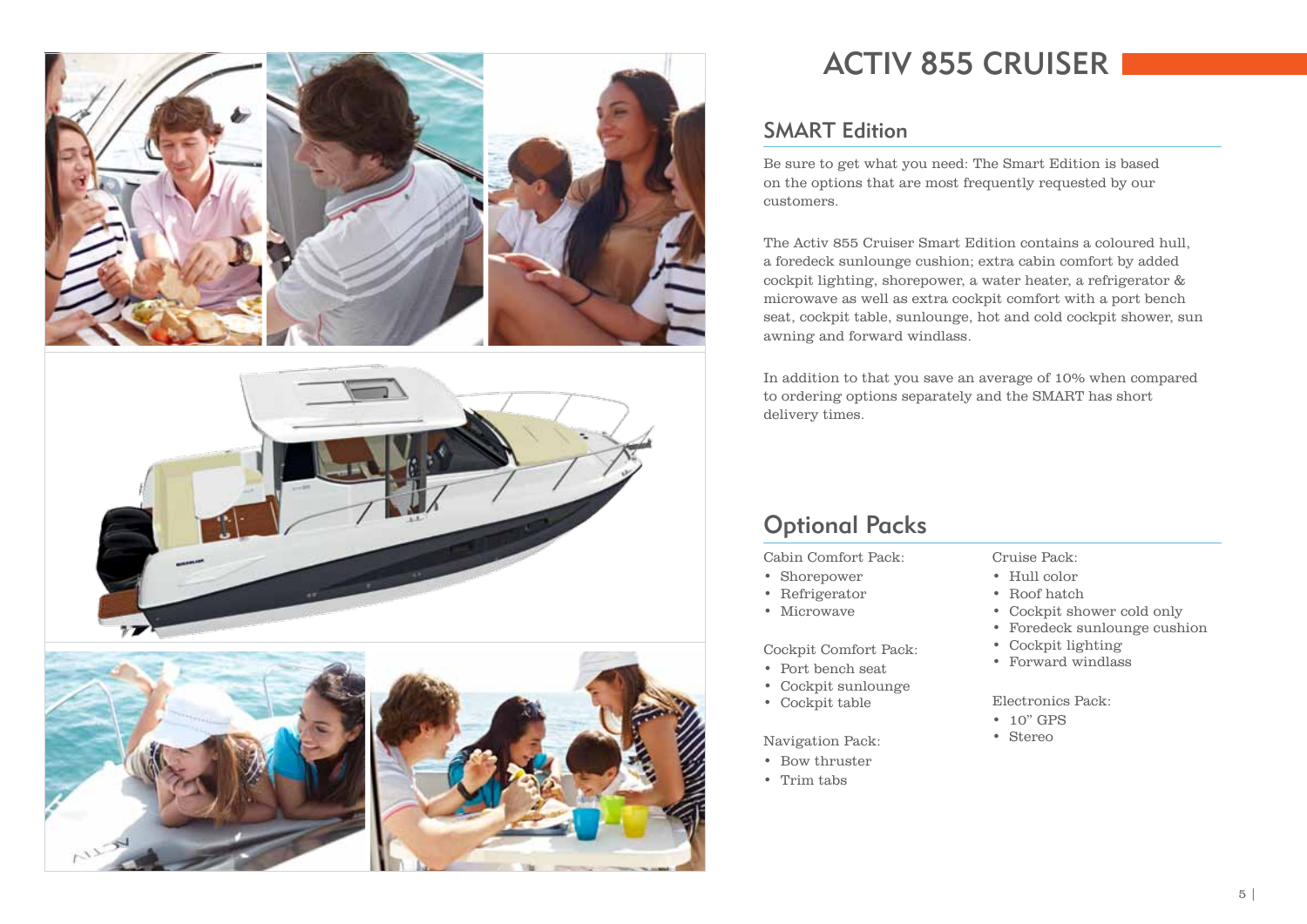







# Standard equipment<br>
Hull and Deck<br>
• Bow roller<br>
• Anchor locker<br>
• Self bailing cockpit<br>
• Starboard windscreen wiper<br>
• Port windscreen wiper<br>
• Rodholders<br>
• Helm<br>
• Analog speedometer/tachomet<br>
• Smartcraft speedometer

Hull and Deck

- Bow roller
- Anchor locker
- Self bailing cockpit
- Starboard windscreen wiper
- Port windscreen wiper
- Rodholders

#### Helm

- Analog speedometer/tachometer
- Smartcraft speedometer/tachometer
- Fuel gauge
- Trim gauge
- Hydraulic steering
- 12v electrical socket

#### Cabin

- 6 berths
- Cabin cushions
- Flush toilet with overboard discharge
- Cabin lights
- 4 opening portlights
- Opening deck hatch

#### Galley

- Sink with tap
- Stove LPG

# Optional equipment

Available optional equipment apart from the packs and SMART Edition.

- Bow electrical windlass
- Transom electrical windlass
- Spotlight
- Sun awning
- Bimini
- Complete enclosed canvas
- Stereo
- Real teak flooring
- Shore power
- Generator
- Air conditioning/Diesel heat

#### Outboard (OB):

- 300 XL Verado
- 250 XL Verado
- 225 XL Verado
- 2 x 200 XL Verado
- 2 x 175 XL Verado
- 2 x 150 XL Verado
- 2 x 150 XL pro XS Optimax
- 2 x 125 XL pro XS Optimax
- 2 x 150 XL FourStroke
- 2 x 115 XL FourStroke EFI
- Inboard (SD):
- MerCruiser 350 MAG MPI FWC
- MerCruiser 350 MAG MPI
- MerCruiser 5.0 MPI FWC
- MerCruiser 5.0 MPI
- Mercury Diesel TDI 3.0L

| <b>Model specifications</b> | <b>OB</b> | SD. |                                  | OR      | SD.     |
|-----------------------------|-----------|-----|----------------------------------|---------|---------|
| Length Overall (M)          | 8.91      |     | 8,91 Fuel Capacity (L)           | 400     | 400     |
| Beam Maximum (M)            | 2.98      |     | 2,98 CE Design Category          | В       | В       |
| Height - Without Canvas (M) | 3.45      |     | 3,45 Maximum Number of People 10 |         | 10      |
| Dry Weight (Kg)             | 2713      |     | 3153 Maximum Power (HP/kW)       | 400/294 | 300/221 |

As a company committed to continuous product improvement specifications are subject to change.

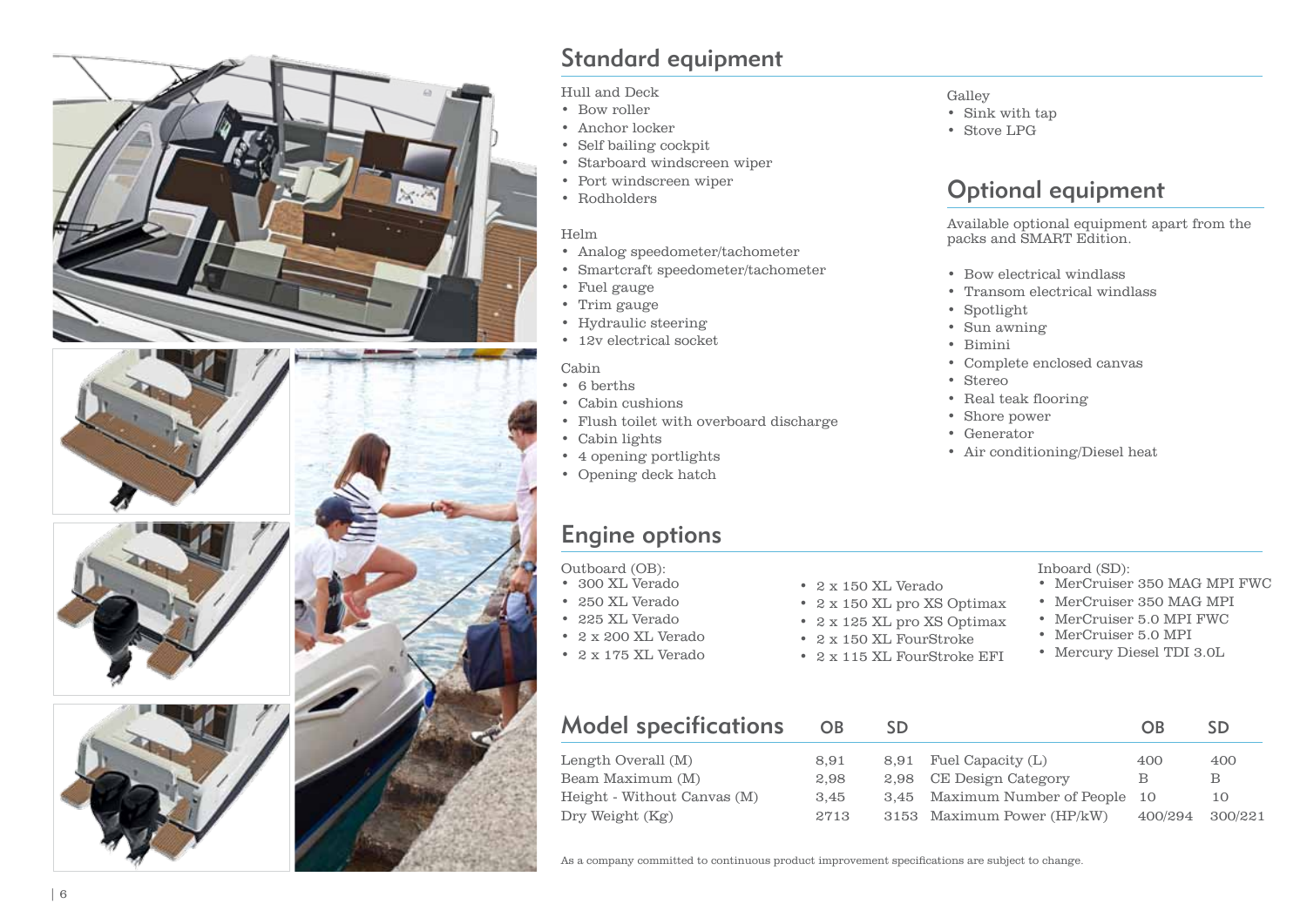## 4-way convertible dinette



U-Lounge



Dinette



Forward Facing Seats



# ACTIV 855 CRUISER



# Model features

- 1. Swim platforms
- 2. Sliding transom bench seat
- 3. Optional port bench seat
- 4. Transom door
- 5. Sliding cabin entry door
- 6. Sliding entry door
- 7. Access walkway to foredeck
- 8. Galley with pressure water, LPG stove and optional refrigerator and microwave
- 9. 4-way convertible dinette
- 10. Integrated helm with SmartCraft instrumentation, mounting area for optional GPS/Depthsounder/stereo
- 11. Integrated skylights for both cabins
- 12. Optional foredeck sunlounge
- 13. Foredeck anchor locker with optional windlass
- 14. Cockpit floor storage & cockpit service hatches
- 15. Convertible island berth and drawer storage
- 16. Enclosed toilet with flush toilet and vanity
- 17. Stateroom with door, seat and hanging locker
- 18. Convertible twin berths with filler and storage
- 19. Seat with slide/swivel & flip-up bolster